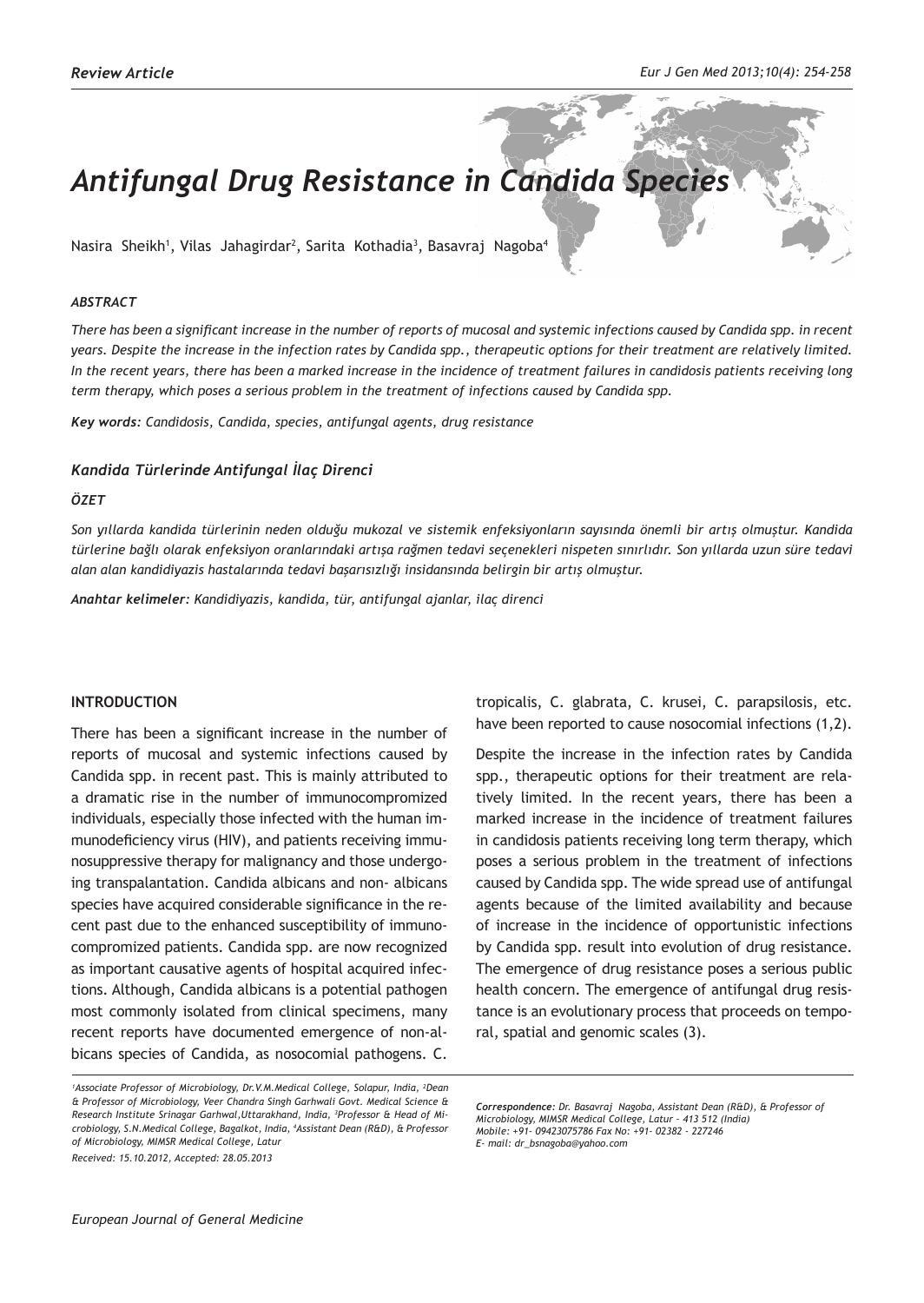## *Resistance to Polyenes*

The most important polyenes commonly used in the treatment of candidosis are amphotericin B, nystatin, natamycin and others. The most important agent, as far as development of resistance is concerned, is amphotericin B. Polyenes act by causing disruption of fungal cytoplasmic membrane, i.e. by interacting with ergosterol – an important component of fungal cell membrane, essential for maintaining fluidity and integrity of the membrane as well as for proper functioning of the membrane – bound enzymes. Amphotericin B intercalates into the membrane and generates channels and pores, through which many cellular components, perticularly potassium and magnesium ions, come out and destroy the proton gradient within the membrane and cause death of the fungal cell (4).

### *Development of Resistance to Polyenes*

Polyenes act by interacting with ergosterol. The affinity of polyenes is high for ergosterol and less for 3- hydroxy or oxosterols. This low affinity for sterols such as fecosterol and episterol plays significant role in emergence of resistance to polyenes (5). Studies using polyene resistant strains revealed a marked decrease in membrane ergosterol content; the ergosterol, which is the favoured sterol target of polyenes, is replaced by biosynthetic precursors such as lansosterol, fecosterol, lichesterol and episterol. The change in sterol composition is frequently associated with an overall increase in the membrane sterol content and some changes in phospholipids and thus results in either quantitative or qualitative changes in sterol content of the cell influencing the amount or the availability of ergosterol for the action of polyenes. These changes in ergosterol content may contribute to the developemnt of resistance to polyenes, especially the amphotericin B.

The quantitative changes in ergosterol content that contribute to development of resistance include:

- Decrease in the content of ergosterol becuase of inhibition of its synthesis

- Alteration of sterol content, i.e. replacement of ergosterol with sterols with reduced affinity and

- Alterations in the ratio of sterol to phospholipids (5,6).

The qualitative changes in ergosterol that may lead to development of resistance include reorientation or masking of ergosterol in the cell membrane because of which there is no binding with polyenes (7). In some polyene resistant strains no apparent alternation in their mem-

brane sterol content was seen. In such strains, possibility of changes in cell wall permeability to polyenes is the mechanism proposed. Another mechanism that thought to mediate resistance to amphotericin B is the increased catalase activity, which diminishes oxidative damage caused by this agent. In recent times, another mechanism proposed regarding the development of resistance to amphotericin B is related to the growth phase of the fungal cell. According to this, during the log phase of growth, breakdown and resynthesis of the cell wall occurs at a higher rate that provides enhanced access of amphotericin B to the cell membrane. However, during the stationary phase of growth, break-down and synthesis of the cell wall occurs at a much lower rate that leads to the development of relative resistance to amphotericin B (5).

It has been also observed that most of the clinically isolated polyene-resistant Candida are the species other than C. albicans notably C. tropicalis and C. lusitaniae. The potential for polyene resistance is reported to be high in C. glabrata and C. parasilopsis. In view of its haploid nature, C. glabrata can mutate frequently, and develop resistance faster than C. albicans and in C. parapsilosis, which is inhibited readily like otehr Candida species by polyenes but is less readily killed by them (8).

### *Molecular Aspects of Amphotericin B Resistance*

Amphotericin B acts by interacting with ergosterol. Several enzymes take part in the synthesis of ergosterol. The two important enzymes that participate in ergosterol synthesis are :

- C-8 sterol isomerase that catalyzes the production of episterol from fecosterol.

Activity of this enzyme is regulated by ERG 2 gene and

- C- 5 sterol desaturase responsible for conversion of episterol into ergosterol. This enzyme is encoded by ERG 3 gene. Mutations in ERG 2 and ERG 3 genes encoding two important enzymes participating in ergosterol synthesis are responsible for amphotericin B resistance. Clinical strains of C. albicans showing resistance to amphotericin B with defective ERG2 and ERG 3 genes, and reduced ergosterol content have been reported (5).

## *Resistance to Azoles*

The azole group includes fluconazole, clotrimazole, itraconazole, ketoconazole and miconazole. Currently, flu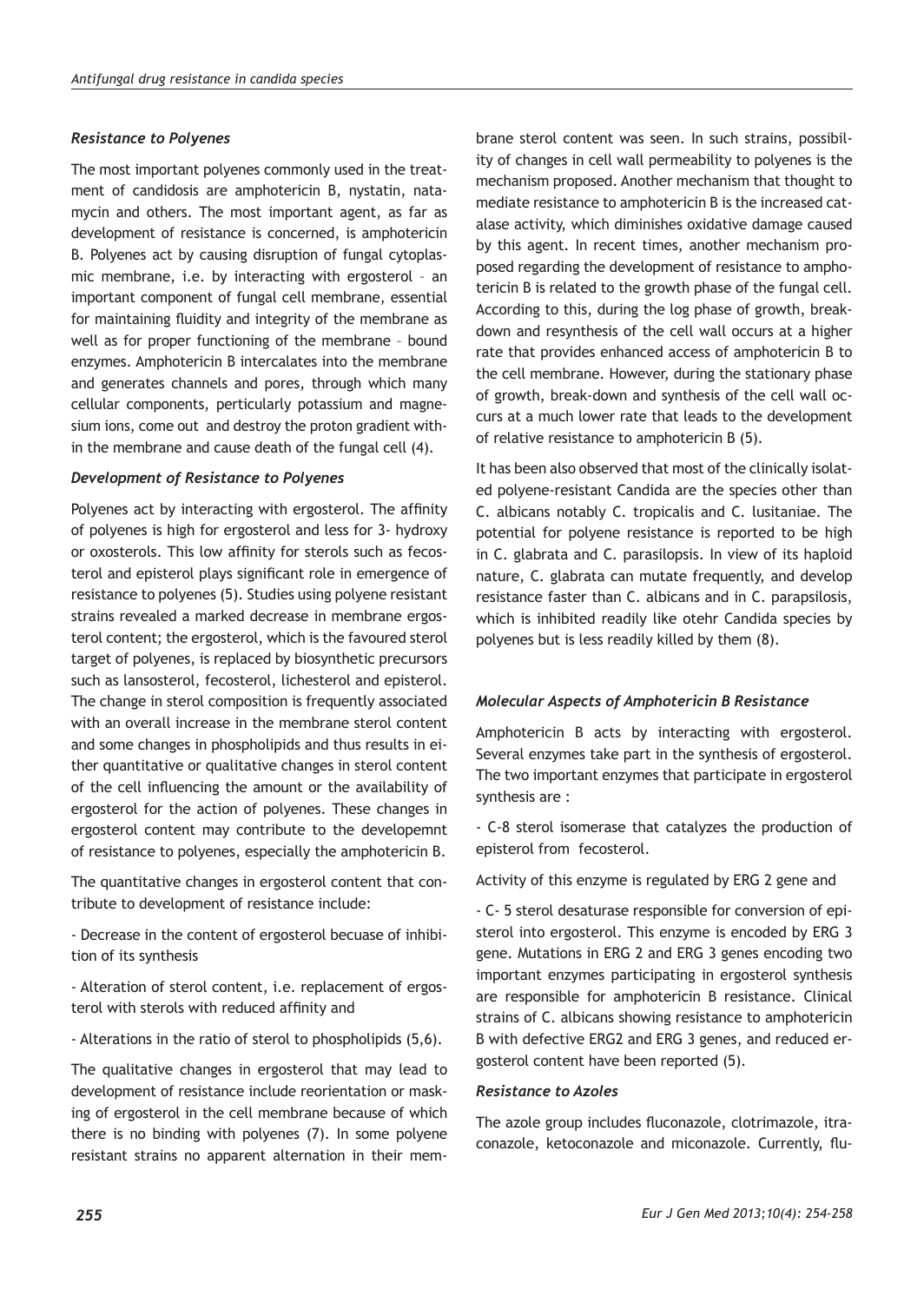conazole is the most widely used drug for treating candidiasis. Wide spread and prolonged use of azoles promote rapid development of the phenomenon of multidrug resistance, which poses a major problem in antifungal therapy. The azoles like polyenes, act by targeting ergosterol in the fungal plasma membrane. Azoles inhibit a key enzyme in the biosynthetic pathway for ergosterol. The target enzyme for azoles is a lanosterol 14 α demethylase (14 DM). It is a cytochrome P-450 enzyme containing a hemecofactor in the catalytic site to which the azoles bind. This binding inhibits cytochrome P-450 – dependent 14- alpha- demethylation of lanosterol. The inhibition of demethylation results into depection of er-

gosterol and accumulation of sterol precursors into the plasma membrane, there by disrupting the integrity of the membrane, its functions such as nutrient transport, chitin synthesis and reduce the effectiveness of several membrane associated enzymes. This finally leads to inhibition of fungal growth

The polyenes preferentially bind to membranes containing ergosterol. They form pores in the plasma membrane and cause leaking of essentail cytocolic components from the cells (5,9,10.)

### *Possible Mechanisms of Azole Resistance*

The mechanism of resistance to azole antifungal agents in Candida species may originate because of

- Qualitative or quantitative changes in the target enzyme lanosterol 14  $\alpha$  - demethylase. The qualitative change leads into the alternations in the affinity of the drug target, i.e. enzyme 14 DM to azoles, that ultimately results in reduced binding affinity of the enzymes to azoles (11,12). The quantitative change leads to increase cellular content of 14 DM due to target site mutation or overexpression of ERG 11 gene that finally results into increased ergosterol synthesis.

- Changes in the cell wall or plasma membrane, which lead to impaired azole uptake. This poor penetration of azoles across the membrane may be due to the alternations in sterol and/or phospholipid composition of the membrane and related reduced permeability. Alternatively, reduction in the intracellular concentration of readily accessed azole to its target may be due to pumping out by overexpressed efflux systems (5, 7, 11,12).

#### *Molecular Aspects of Azole Resistance*

Molecular studies on azole resistance have revealed dif-

ferent molecular mechanisms of resistance. Mechanisms that have been identified include:

- Alterations in the gene encoding the target enzyme ERG 11.

- Overexpression of genes coding for membrane transport proteins of the ATP binding cassette (ABC) transporter (CDR1/ CDR2) or the major facilitator (MDR1) superfamilies of transporters (12-14) .

#### *Alterations in ERG11*

Various genetic alterations in ERG11 of C. albicans have been observed (15). Analysis of the ERG11 gene sequence identified several point mutations in resistant strains of C. albicans. Seven different point mutations with azole resistance have been defined so far. A point mutation leading to replacement of arginine with lysine at amino acid 467 has been found to be associated with azole resistance in a clinical strain of C. albicans when matured strains were tested (16). Two of the most common point mutations in ERG11 of C. albicans, associated with resistance, D 116E and E 266 D are the most frequently observed mutations, which are not necessarily associated with resistance (14)

In Addition to target site mutations, overexpression of the ERG 11 gene has been observed in azole resistant clinical isolates of C. albicans, but the role of this phenomenon to the development of resistance is not exactly known. Although, alterations such as the point mutation leading to replacement of arginine and the overexpression of the genes encoding efflux pump systems are seen in the resistant isolates, the recent data suggests that overexpression of ERG 11 in C. albicans is not associated with azole resistance (14). Molecular studies have revealed that there are two types of efflux pumps, which are responsible for the development of azole resistance in candida spp. These include ATP- binding cassette (ABC) transporters and major facilitators superfamily (MFS) proteins, which are responsible for the low level of accumulation of azole antifungal agents. Two genes for these transporters, the ABC transporter gene CDR and the MSF gene (Also known as CaMDR1 gene)- BEN-R were shown to be overexpressed in resistant isolates. Most recent studies suggest that the overexpression of BEN-R is reponsible for the specific resistance of clinical isolates of C. albicans to fluconazole (14,16,18).

CDR1 and CDR2 have been found to be responsible for development of resistance to azole in Candida albicans strains, however CgCDR1 was found to be responsible for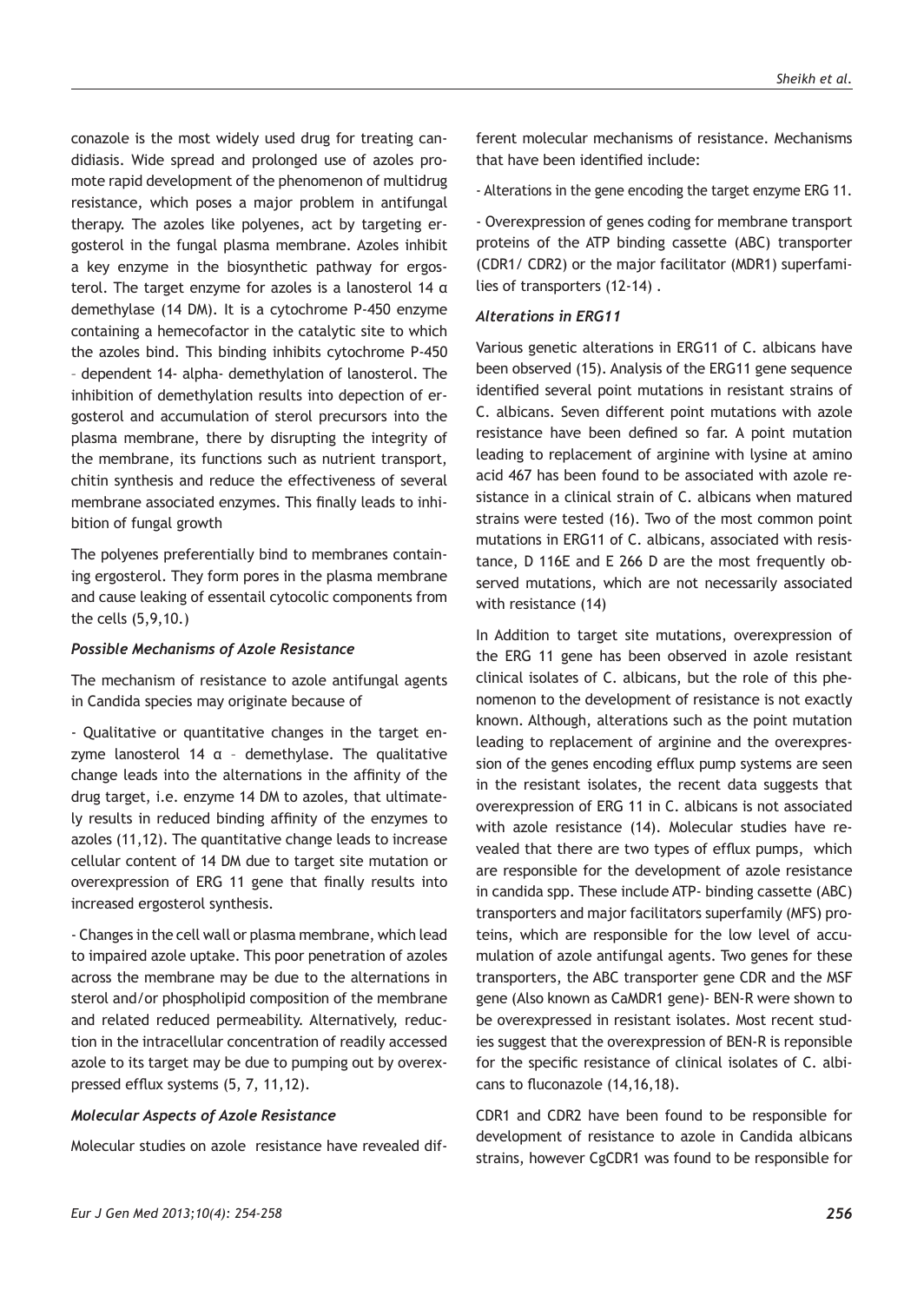azole resistance in Candida glabrata (14,19,20). Some of other multidrug efflux transporter genes of both classes existing in C. albicans have been cloned. These are ABCtransporter genes : CDR2, CDR3, CDR4, CDR5 and the MFS gene FLU1. Over expression of CDR2 gene in C. albicans isolates showing cross resistance to azole derivatives have been reported (17,18).

## *Cross Resistance in Azole*

Cross - resistance in azole has also been reported (21). Fluconazole resistance has been rarely reported but C. albicans resistant to ketoconazole are cross resistant to fluoconazole. Ketoconazole resistant C. albicans have also been found to be cross resistant to itraconazole and miconazole (9). White et al reported extensive cross-resistance for fluconazole, clotrimazole, itraconazole and ketaconazole (14). CDR overexpression and R467 K point mutation in ERG 11 appear to be responsible for azole cross resistance. However, MDR1 overexpression does not lead to cross resistance to other azole because of its specificity for fluconazole (22,23).

## *Resistance to Flucytosine(5-Fluorocytosine)*

Fluorocytosine acts by inhibiting nucleic acid and protein synthesis in fungi. It is taken inside the cell by fungal cytosine prermease and then it is deaminated to 5 – fluorouracil (5- FU), which is initially converted to 5 – fluorodeoxyuradine monophosphate and 5 – fluorouridylic acid. Further phosphorylation results into production of 5 – fluorouracil triphosphate. This reaction is catalysed by uracil phosphoribosyl transferase. 5 - fluorodeoxyuridine monophosphate inhibits DNA synthesis via inhibition of thymidine synthetase. However, 5 – fluorouracil triphosphate gets incorporated into RNA and inhibits protein synthesis (5).

### *Mechanism of Resistance*

Resistance to 5 – fluorocytosine may be encountered in about 10% of primary isolates of C. albicans. Reistance arises during treatment by selection of resistant mutatants. The most common cause of resistance appears to be loss of the enzyme uridine monophosphate pyrophosphorylase (9). It has been observed that a defect in cytosine deaminase activity usually results in primary resistance. However, a decrease in the activity of uracil phosphoribosyl transferase leads to secondary resistance. In addition to this, loss of permase activity is also responsible for development of resistance in Candida species (5).

Resistance of Candida species to 5 – fluorocytosine is acquired during monotherapy. Combination of 5 – fluorocytosine and amphotericin – B reduces the occurance of resistance in C. albicans isolates. It has been observed that this acquired resistance results on account of failure to metabolise 5 –fluorocytosine into 5 – fluorouracil triphosphate and 5 – flurodeoxyuridine monophosphate or from the loss of feedback control of pyrimidine biosynthesis. Deficiency of enzymes involved in the uptake or metabolism of 5 – fluorocytosine or deregulation of pyrimidine synthesis pahtway are the factors leading to development of intrinsic resistance to 5 – flurocytosine (17, 24).

#### *Acknowledgements*

The authors would like to thank Dr.Sohan Selkar, Mrs.Namita Surwase, Mr.Vinod Jogdand.

### *REFERENCES*

- *1. Perfect JR, Schell WA. The new fungal opportunists are coming. Clin Infect Diseases 1996; 22:5112–8.*
- *2. Pfaller MA. Nosocomial candidiasis. Emerging species, reservoirs and modes of transmission. Clin Infect Diseases 1996;22:S589–94.*
- *3. Cowen LE, Anderson JB, Kohn LM. Evolution of drug resistance in Candida albicans. Annual Review Microbiol 2002; 56:139-65.*
- *4. Ellis D. Amphotericin B : spectrum and resistance. J Antimicrob Chemoter 2002;49:7-10.*
- *5. Arikan S, Rex JH. Resistance to antifungal agents. In: Topley and Wilson's Microbiology and Microbial infections: Medical Mycology 10th ed. Merz WG and Hay RJ eds. London: Hodder Arnold 2005:168-181.*
- *6. Peyron F, Favel A, Calaf R, Michel-Nguyen A, Bonaly R, Coulon J. Sterol and Fatty acid composition of Candida lusitaniae clinical isolates. Antimicrob Agents Chemother 2002;46:531-3.*
- *7. Ghannoum MA, Rice LB. Antifungal agents. Mode of action, mechanisms of resistance, and correlation of these mechanisms with bacterial resistance. Clin Microbiol Rev 1999; 12: 501-17.*
- *8. Odds FC. Antifungal agents and thier use in Candida infections. In : Candida and candidosis 2nd ed. London:Billiere Tindall 1988: 279-313.*
- *9. Lambert HP and O'Grades FW. Antibiotic and chemotherapy 6th ed. London: Churchill- Livingstone 1992:27-37.*
- *10. White TC. Antifungal drug resistance in Candida albicans. ASM News 1997;63:427-33.*
- *11. Mishra NN, Prasad T, Sharma N, et al. Pathogenecity and drug resistance in Candida albicans and other yeast species – A review. Acta Microbial Immunol Hyg 2007;54:201- 35.*
- *12. Morschhauser J. The genetic basis of fluconazole resistance development in Candida albicans. Biochem Biophy*